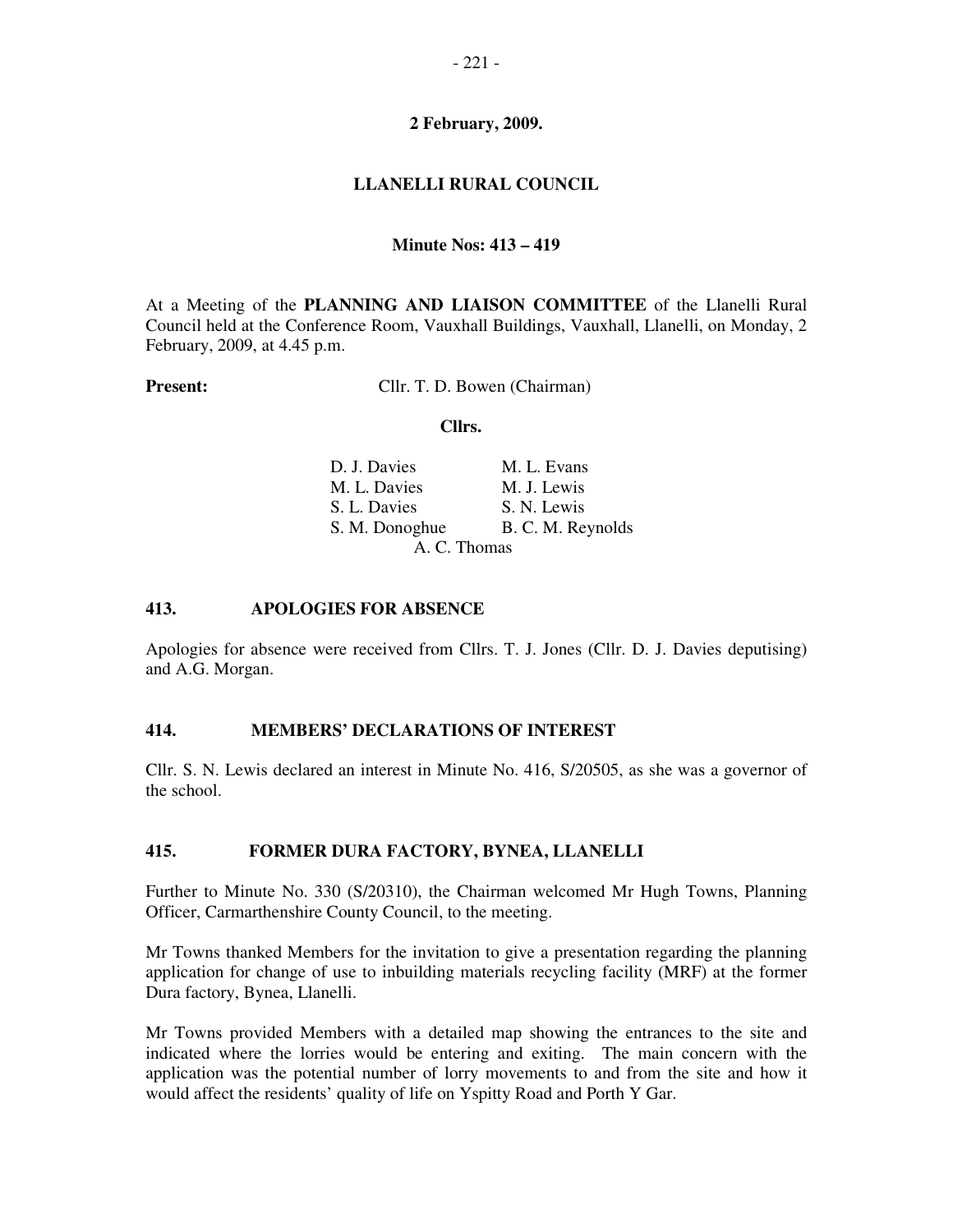Members attention was drawn to the various planning policies in the County Council's Unitary Development Plan which the application would be assessed against. Mr Towns stated that the applicant had applied to process up to 75,000 tonnes of material through the MRF which roughly worked out at 1,500 tonnes per week. If the plant worked to full capacity then there could be an estimated 60 lorry movements per day. The change of use would create up to 24 full/part time jobs with the hours of operation extending from 6.00 am to 8.00 pm Monday to Friday and 6.00 am to 1.00 pm on Saturday.

Mr Towns commented that the local residents affected by the proposed development had been formally consulted but to date nobody had responded.

The Chairman thanked Mr Towns for attending and he thereupon withdrew from the meeting.

Lengthy discussion thereupon ensued and ultimately, it was

**RESOLVED** that no objection be made in principle to the proposal provided:

- (1) an independent traffic movement impact assessment is conducted prior to any planning consent, which demonstrates there is no detrimental impact on the quality of life of local residents;
- (2) if planning consent is ultimately granted the following conditions be added to the permission:
	- (i) no material is to be stored outside; and
	- (ii) traffic movements to and from the site are restricted to the hours of operation.

## **416. PLANNING APPLICATIONS TOWN AND COUNTRY GENERAL DEVELOPMENT PROCEDURE ORDER 1995**

Consideration having been given to planning applications received, it was

**RESOLVED** as follows:-

| <b>Application No./</b><br><b>Development</b> | <b>Applicant/Location</b>                                                        | <b>Recommendation</b>                                                                                                           |
|-----------------------------------------------|----------------------------------------------------------------------------------|---------------------------------------------------------------------------------------------------------------------------------|
| S//20479<br>Variation                         | Mr & Mrs R Honeybun<br>Land at Glyn Y Swistir<br><b>Swiss Valley</b><br>Llanelli | NO OBJECTION<br>provided the applicant<br>submitted an access<br>statement to the<br>satisfaction of the<br>Planning Authority. |

Consent was required for variation of planning condition number 1 attached to planning permission ref. S/06591 dated 13.05.05 to allow the period of time for the submission of reserved matters to be extended for a further 3 years.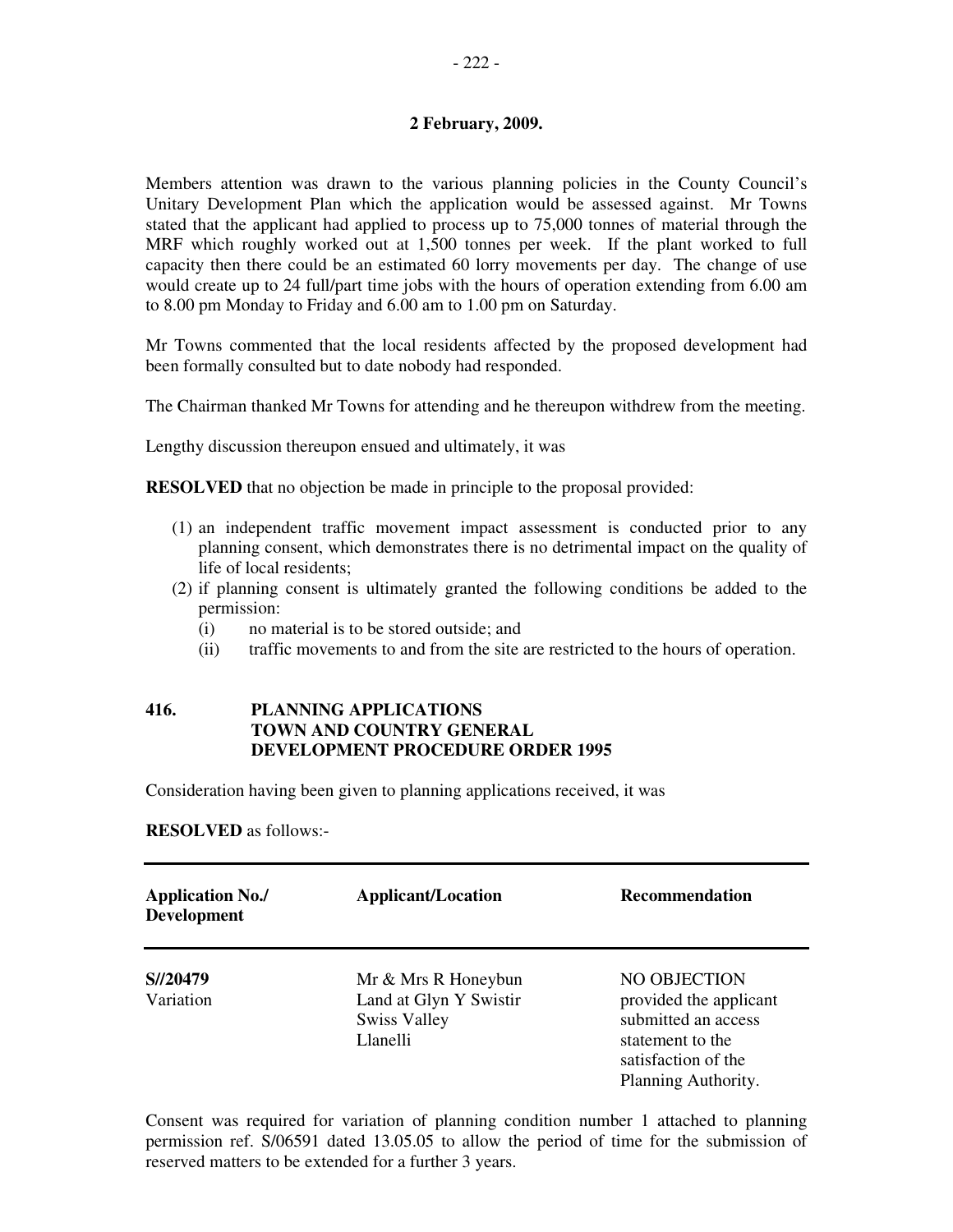| <b>Application No./</b><br><b>Development</b> | <b>Applicant/Location</b>                              | <b>Recommendation</b> |
|-----------------------------------------------|--------------------------------------------------------|-----------------------|
| S/20482                                       | Stadium Llanelli                                       |                       |
| Alterations                                   | Units 10A & 12/13<br>Pemberton Retail Park<br>Llanelli | NO OBJECTION          |

Consent was required for minor alterations to elevations. Insertion of roller shutter doors at rear of units 10A and 12; revised tenant signage zone at the front of units 12 & 13; alterations to entry doors and introduction of poster boards at the front of units  $12 \& 13$ ; and alterations to glazing at side of unit 13.

*Cllr. S. N. Lewis declared a personal and prejudicial interest in the following item and did not participate in proceedings.* 

| S/20505         | Carmarthenshire County Council |              |
|-----------------|--------------------------------|--------------|
| Remodelling and | Halfway C P School             |              |
| Extension       | Havard Road                    |              |
|                 | Llanelli                       | NO OBJECTION |

Consent was required for remodelling and proposed extension to the existing school, including improvement work to the site access and car parking facilities, erection of security fencing, demolition of the kitchen block and its replacement with a playground area.

| S/20520 | Mrs N L Phillips-Taylor | NO OBJECTION              |
|---------|-------------------------|---------------------------|
| Fencing | <b>Tollerton House</b>  | provided that access/     |
|         | Tanygraig Road          | egress from the site had  |
|         | Bynea                   | no detrimental impact on  |
|         | Llanelli                | highway safety due to the |
|         |                         | height of the fence.      |

Consent was required for retrospective application for erection of fencing.

| S/20544   | Mr & Mrs P Lewis |              |
|-----------|------------------|--------------|
| Extension | 24 Denham Avenue |              |
|           | Llanelli         | NO OBJECTION |

Consent was required to demolish existing rear kitchen extension and conservatory – construct new kitchen and front elevation porch.

| S/20546   | $A J & S A$ Sheen |   |
|-----------|-------------------|---|
| Extension | <b>Brynawel</b>   |   |
|           | Medelfyw Road     |   |
|           | Porth Dafen       |   |
|           | Llanelli          | N |

IO OBJECTION

Consent was required for proposed two storey side extension and single storey rear extension.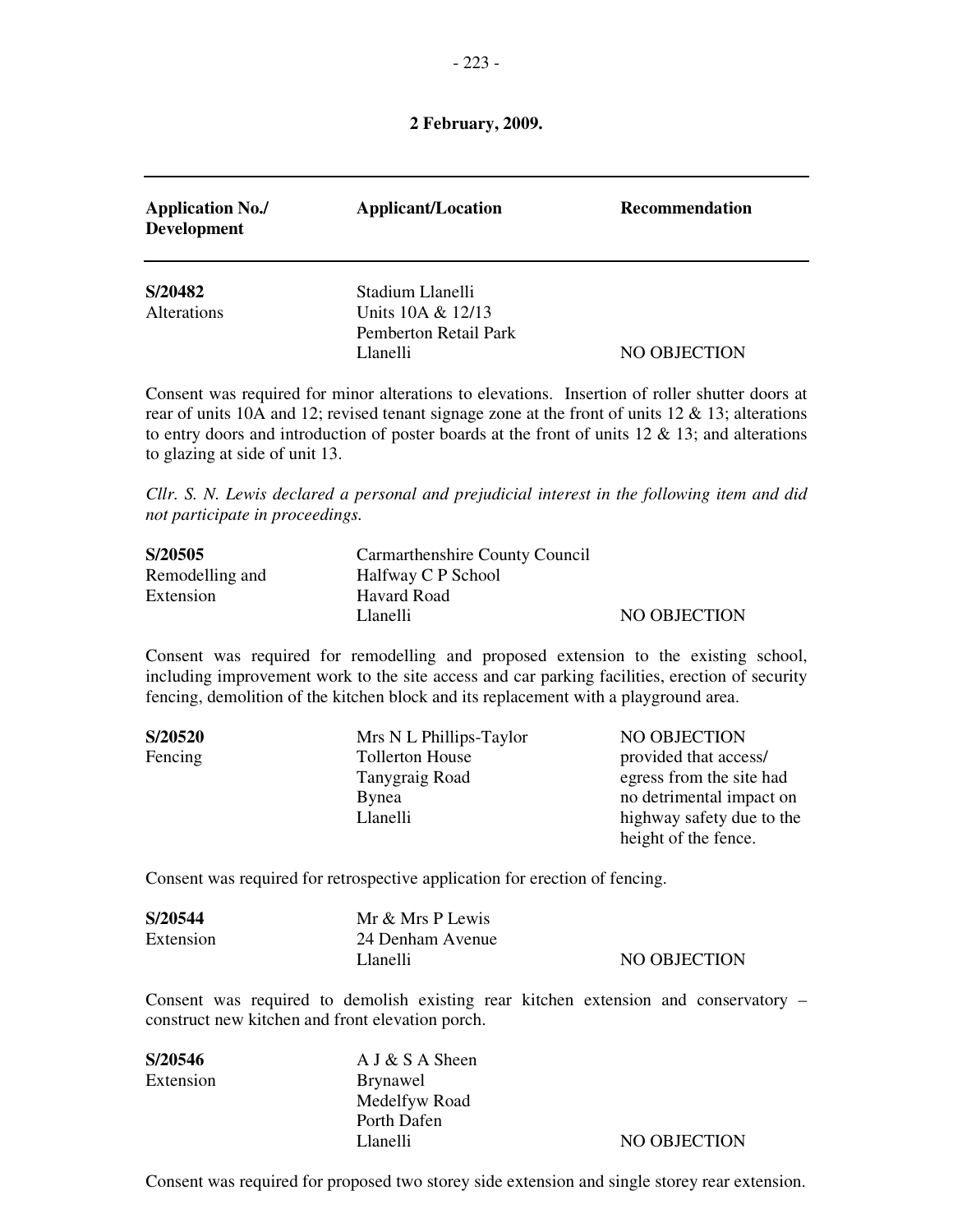| <b>Application No./</b><br><b>Development</b> | <b>Applicant/Location</b>        | <b>Recommendation</b> |
|-----------------------------------------------|----------------------------------|-----------------------|
| S/20549<br>Agricultural                       | Mr M Thomas<br>Bryn Y Groes Fawr |                       |
| Determination                                 | Five Roads<br>Llanelli           | NO OBJECTION          |

Consent was required for agricultural determination for extension to a shed.

# **417. CARMARTHENSHIRE LOCAL DEVELOPMENT PLAN COMMUNITY AND TOWN COUNCIL STAKEHOLDER EVENT**

Correspondence was received from the Development Officer, One Voice Wales, informing of a community and town councils' stakeholder event aimed at introducing the Local Development Plan and its preparatory process.

The Local Development Plan (LDP) was currently being prepared by Carmarthenshire County Council. It was a new development plan which would replace the existing Carmarthenshire Unitary Development Plan. It would be the principal reference for considering all proposals and planning applications that relate to the development and use of land throughout Carmarthenshire. Members were informed that the event was taking place in County Hall, Carmarthen on 4 February, 2009.

Following discussion, it was

**RESOLVED** that the Clerk be authorised to attend the event.

## **418. PLANNING APPLICATION DETERMINED UNDER THE CLERK'S DELEGATED POWERS PLANNING APPLICATION S/18465 43 & 47 HEOL HEN, CEFNCAEAU, LLANELLI**

Further to Minute No. 457, 3 March, 2008, the Clerk informed Members that amended plans had been received in respect of the above planning application.

The Council originally objected to the plans on the basis that the proposed dwelling was to be built on or near various utility pipes crossing the site. Originally no development was permitted within 5 metres of Welsh Water pipe infrastructure however Welsh Water had since notified Carmarthenshire County Council that this restriction had now changed to 3 metres.